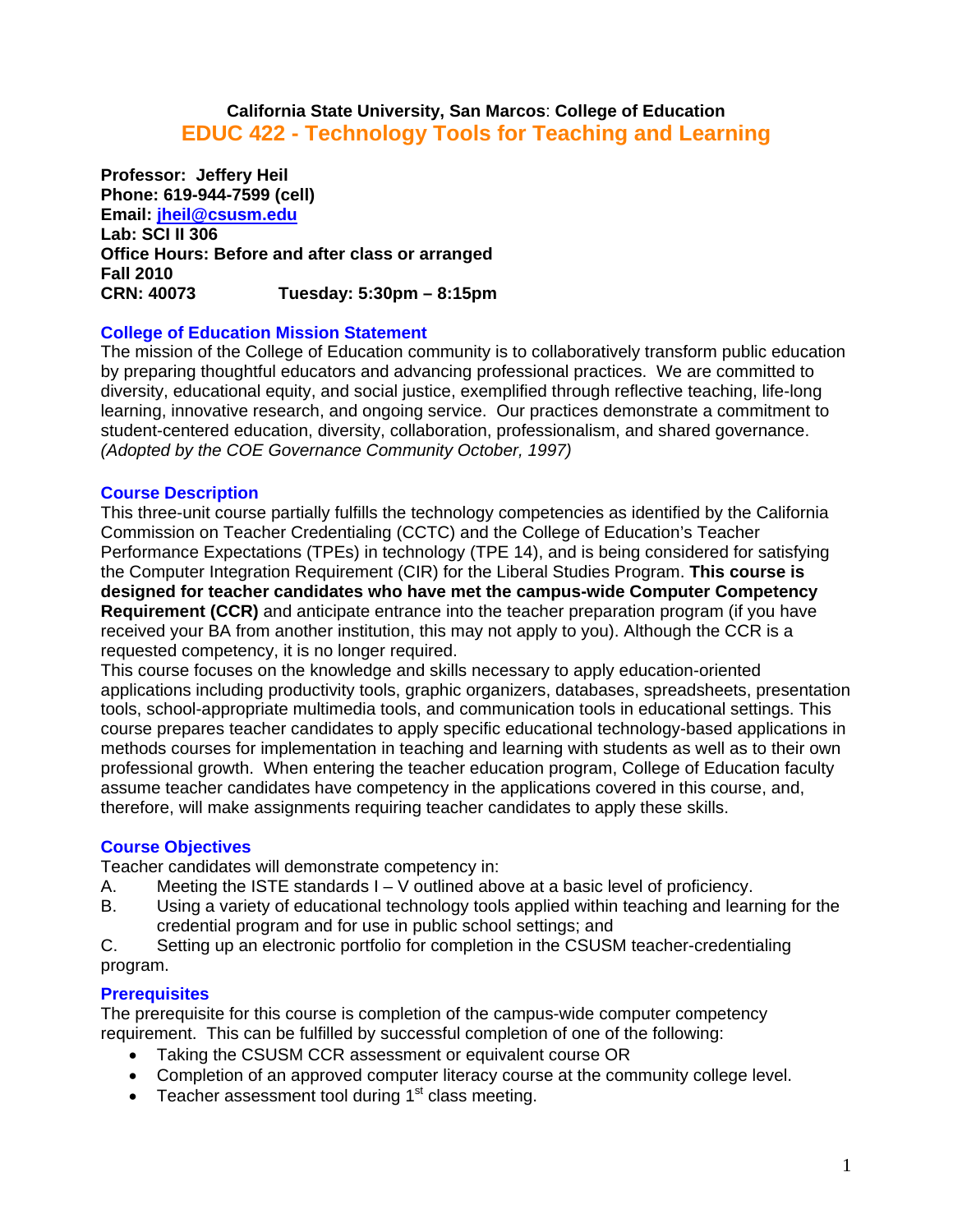## **Teacher Performance Expectation (TPE) Competencies**

This course is designed to help teachers seeking the Multiple and Single Subjects Credential to develop the skills, knowledge, and attitudes necessary to assist schools and districts in implementing an effective program for all students. The successful candidate will be able to merge theory and practice in order to realize a comprehensive and extensive educational program for all students. The following TPEs are addressed in this course:

Primary Emphasis TPE 14 CSUSM Educational Technology (Based on ISTE NETS: see below)

Secondary Emphasis: TPE 6 - Developmentally Appropriate Teaching Practices (NETS I, and II) TPE 13 - Professional Growth (NETS V)

### **National Educational Technology Standards for Teachers (NETS-T)**

ISTE embarked on a collaborative three-year process to update NETS for Students, Teachers, and Administrators. We will be using a draft of the NETS-T document that will be released at the NECC Conference in San Antonio, TX this summer.

### Refreshed ISTE NETS for Teachers (2008)

Digital-age teachers perform and model the National Educational Technology Standards for Students (NETS•S) as they design, implement, and assess learning experiences to improve student learning and engagement; enrich professional practice; and provide positive models for students, colleagues, and the community. All teachers should be prepared to meet the following standards and performance indicators. Teachers:

## **1. Facilitate and Inspire Student Learning and Creativity**

environments. Teachers: Teachers use their knowledge of teaching, learning, and technology to facilitate learning experiences that advance student creativity and innovation in both face-to-face and virtual

- a. promote, support, and model creative and innovative thinking and inventiveness
- b. engage students in exploring real-world issues and solving authentic problems using digital tools and resources
- c. promote student reflection using collaborative tools to illuminate their own thinking, planning, and creative processes
- d. model knowledge construction and creative thinking by engaging in face-to-face and virtual learning with students, colleagues, and others

## **2. Design Digital-Age Learning Experiences and Assessments**

Teachers plan and design authentic learning experiences and assessments incorporating contemporary tools and resources to maximize content learning in context and to develop the knowledge, skills, and attitudes identified in the NETS•S. Teachers:

- a. design or adapt relevant learning experiences to incorporate digital tools and resources that promote student learning and creativity
- b. develop technology-enriched learning environments that enable students to become active participants in setting their own educational goals, managing their own learning, and assessing their own progress
- c. customize and personalize student learning activities to address a variety of learning styles, working strategies, and abilities through the use of digital tools and resources
- d. provide students with multiple and varied formative and summative assessments aligned with content and technology standards and use resulting data to inform learning and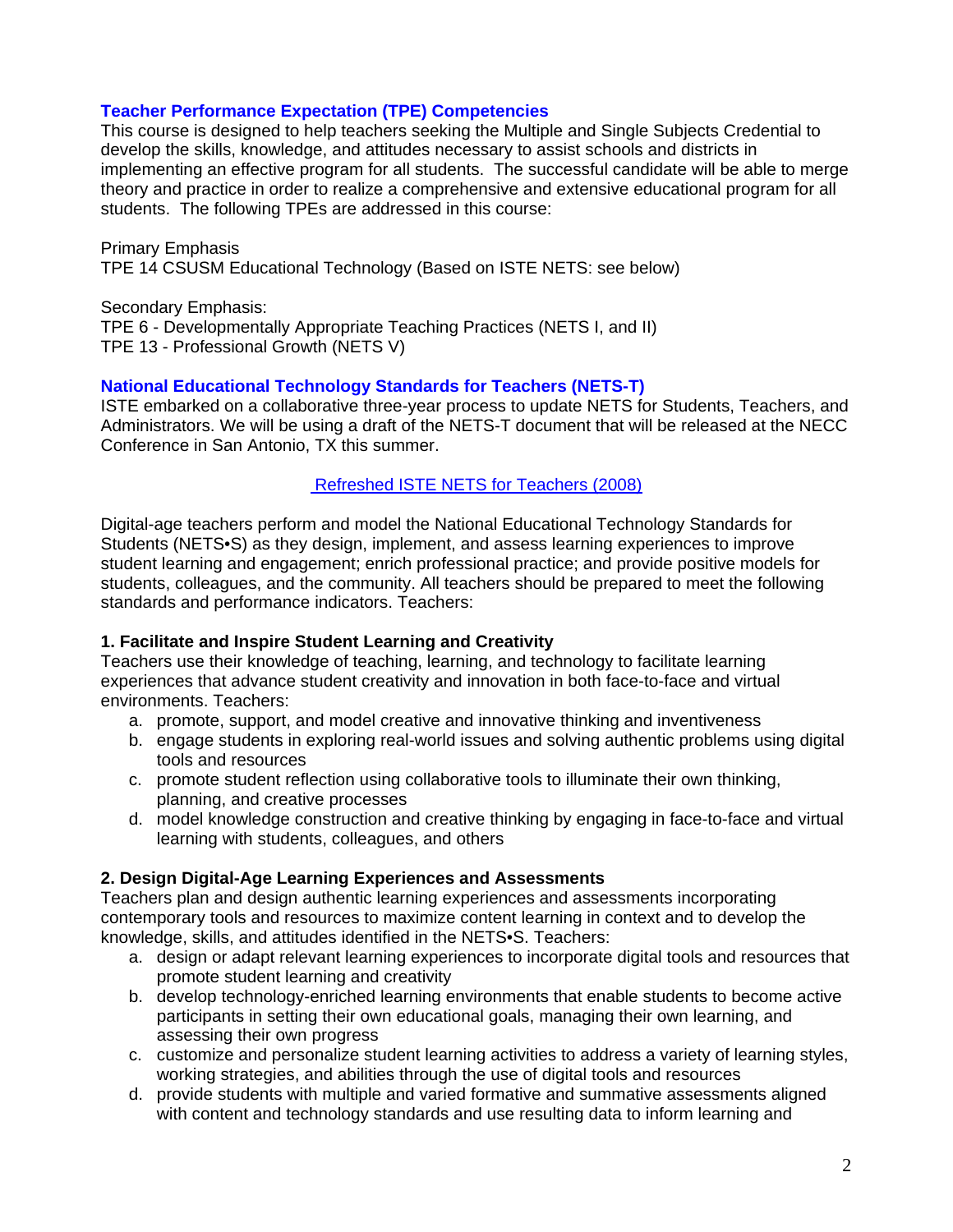## teaching

# **3. Model Digital-Age Work and Learning**

Teachers exhibit knowledge, skills, and work processes that are representative of an innovative professional in a global and digital society. Teachers:

- a. demonstrate fluency in the application of technology systems and the transfer of current knowledge to learning of new technologies
- b. collaborate with students, peers, parents, and community members using digital tools and resources to support student success and innovation
- c. communicate relevant information and ideas effectively to students, parents, and peers using a variety of digital-age media and formats
- d. model and facilitate effective use of current and emerging digital tools to locate, analyze, evaluate, and use information resources to support research and learning

# **4. Promote Digital Citizenship and Responsibility**

Teachers understand local and global societal issues and responsibilities in an evolving digital culture and exhibit legal and ethical behavior in their professional practices. Teachers:

- a. advocate, model, and teach safe, legal, and ethical use of digital information and technology, including respect for copyright and the appropriate documentation of sources
- b. address the diverse needs of all learners by using learner-centered strategies and providing access to appropriate digital tools and resources
- c. promote digital etiquette and responsible social interactions related to the use of technology and information
- d. develop and model cultural understanding and global awareness by engaging with colleagues and students of other cultures using digital age communication and collaboration tools

# **5. Engage in Professional Growth and Leadership**

Teachers continuously improve their professional practice and exhibit leadership in their classroom, school, and professional community by promoting and demonstrating the effective use of digital tools and resources. Teachers:

- a. participate in local and global learning communities to explore creative applications of technology to improve student learning
- b. exhibit leadership by embracing a vision of technology infusion, participating in shared decision-making and community building, and developing the leadership skills of others
- c. evaluate and reflect on current research and professional practice on a regular basis to make effective use of existing and emerging digital tools and resources in support of student learning
- d. contribute to the effectiveness, vibrancy, and self-renewal of the teaching profession and of their school and community

# **Required Texts and Supplies**

# **There is NO required textbook**.

NOTE: It is not necessary to purchase the educational software, as much of the specific software titles are available on the Web in demo-version and/or available on campus.

A. ISTE Student Online Registration: ( http://www.iste.org ) \$54.00 (there is also an online-only subscription that is around \$39). Subscription must be purchased by the beginning of the second week of class.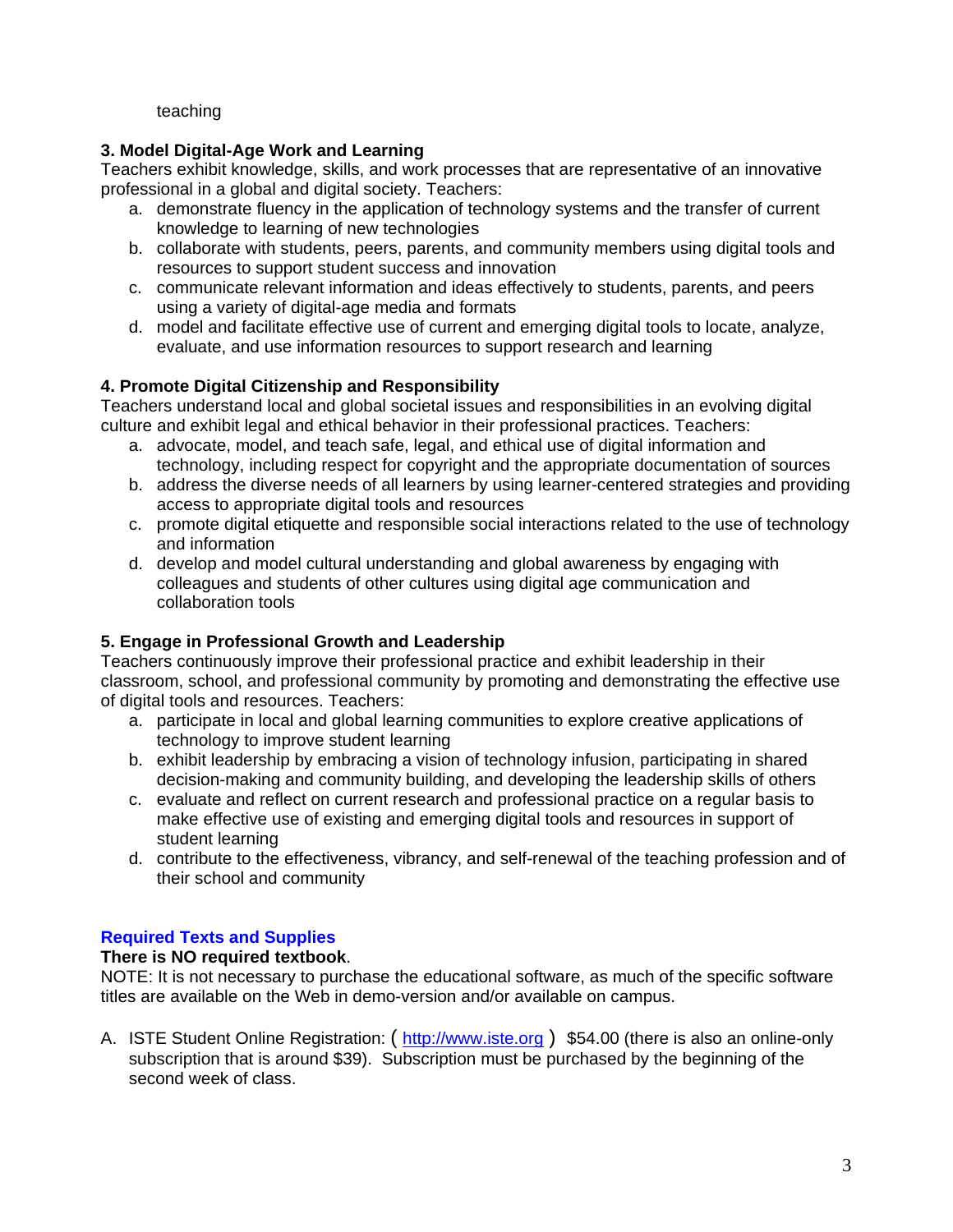B. Membership to **Task Stream** (http://www.taskstream.com ). (The cost is approximate, but may change \$25 one semester and up to \$39 for year) You will need a credit card for the charge. Subscription must be purchased by the beginning of the second week of class. See directions at:

http://www.csusm.edu/coe/eportfolio/eportfolio.html

- C. USB storage-drive (512MB or greater). Highly Recommended!!
- D. One mini DV Cassette for Digital Video Camera (may also use flash-based cameras from library)
- E. Use of campus email account and WebCT for course communication (provided free**). All course messages and important correspondence should be**

# **communicated through Moodle email.**<br>F. Print Card from ACD 202 or CSUSM library (not required)

- 
- \*\*Optional: BOOK from ISTE, *Connecting Curriculum and Technology*

This is a volume produced by the professional association that contains the educational technology standards for students at all levels as well as sample lessons on how that standards can be implemented in teaching content. This book will be referred to in other CSUSM-COE courses. Supporting Web site http://www.iste.org

## **Authorization to Teach English Learners**

This credential program has been specifically designed to prepare teachers for the diversity of languages often encountered in California public school classrooms. The authorization to teach English learners is met through the infusion of content and experiences within the credential program, as well as additional coursework. Students successfully completing this program receive a credential with authorization to teach English learners.

*(Approved by CCTC in SB 2042 Program Standards, August 02)* 

## **College of Education Attendance Policy**

 instructor as soon as possible. *(Adopted by the COE Governance Community, December, 1997).* Due to the dynamic and interactive nature of courses in the College of Education, all students are expected to attend all classes and participate actively. At a minimum, students must attend more than 80% of class time, or s/he may not receive a passing grade for the course at the discretion of the instructor. Should the student have extenuating circumstances, s/he should contact the

**If more than two class sessions are missed the teacher candidate cannot receive higher than a C+**. **Four points will be deducted from the attendance/participation for a missed class**. Excessive tardiness will also result in loss of attendance/participation points. Late assignments may be penalized by a deduction in points. After one week, late assignments may receive no credit. If extraordinary circumstances occur, please make an appointment with the instructor. Remember that communication is the key to success.

In addition to attending course sessions, each student will be required to complete lab assignments each week. *Some of these assignments require students use campus resources. All students must plan times they can work in labs on campus at least once per week.* Students are required to check campus resources and availability of labs. Mac computers are available in ACD 202 & 211, UH 271 & UH 360 (and SCI2 306!) in addition to other locations such as the library 2nd floor. **Students are required to use campus issued-email accounts and check email and Moodle at least two times per week to communicate with instructor and peers.** 

## **CSUSM Academic Honesty Policy**

"Students will be expected to adhere to standards of academic honesty and integrity, as outlined in the Student Academic Honesty Policy. All written work and oral presentation assignments must be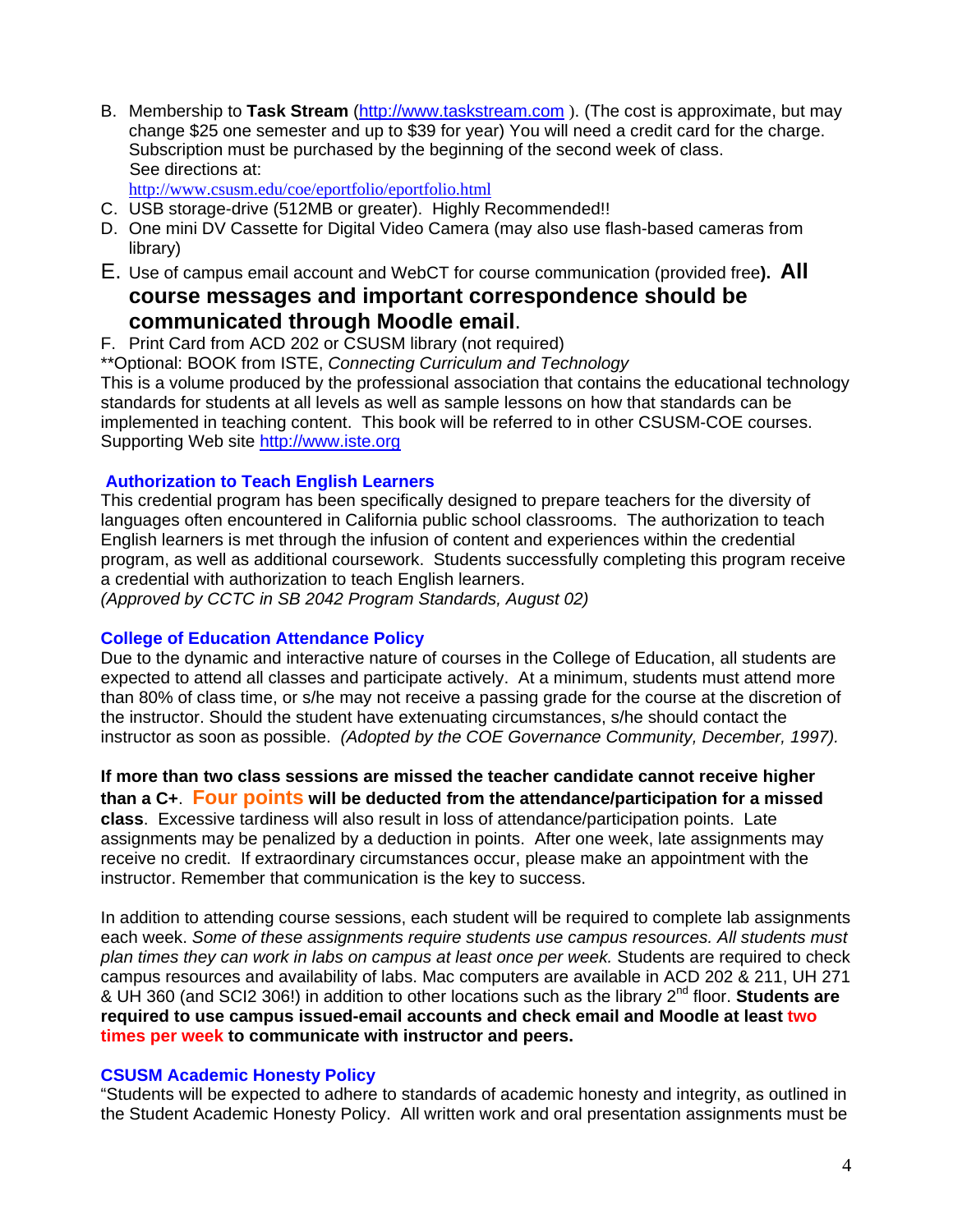original work. All ideas/materials that are borrowed from other sources must have appropriate references to the original sources. Any quoted material should give credit to the source and be punctuated with quotation marks.

Students are responsible for honest completion of their work including examinations. There will be no tolerance for infractions. If you believe there has been an infraction by someone in the class, please bring it to the instructor's attention. The instructor reserves the right to discipline any student for academic dishonesty in accordance with the general rules and regulations of the university. Disciplinary action may include the lowering of grades and/or the assignment of a failing grade for an exam, assignment, or the class as a whole."

Incidents of Academic Dishonesty will be reported to the Dean of Students. Sanctions at the University level may include suspension or expulsion from the University.

### **Plagiarism:**

As an educator, it is expected that each student will do his/her own work, and contribute equally to group projects and processes. Plagiarism or cheating is unacceptable under any circumstances. If you are in doubt about whether your work is paraphrased or plagiarized see the Plagiarism Prevention for Students website http://library.csusm.edu/plagiarism/index.html. If there are questions about academic honesty, please consult the University catalog

#### **Students with Disabilities Requiring Reasonable Accommodations**

Students must be approved for services by providing appropriate and recent documentation to the Office of Disable Student Services (DSS). This office is located in Craven Hall 5205, and can be contacted by phone at (760) 750-4905, or TTY (760) 750-4909. Students authorized by DSS to receive reasonable accommodations should meet with their instructor during office hours or, in order to ensure confidentiality, in a more private setting.

#### **Course Outline**

\***Please note that modifications may occur at the discretion of the instructors. Most modifications are made for the benefit of the class as a whole. Student's cooperation and flexibility in response to changes will be noted as part of the participation assessment**.

**Instructor will write a weekly entry on the Class Blog to keep everyone updated on the weekly assignments. Moodle will have the due dates. As part of the Attendance/Participation, you are expected to make weekly comments on the blog to ensure you are up-to-date with course progression.** 

| <b>Assignment/Task</b>                               | <b>Points</b>                                        |      |
|------------------------------------------------------|------------------------------------------------------|------|
| <b>Gmail/Google Accounts</b>                         | <b>Intro Letter</b>                                  | 3pts |
| <b>ISTE &amp; Task Stream registration</b>           | Peer Comments-Post intro letter on blog & comment on |      |
| <b>Intro Letter posted on Blog</b>                   | 2pts<br>peer blogs                                   |      |
| <b>EdTechProfile</b>                                 | <b>EdTech</b>                                        | 4pts |
| <b>Newsletter</b>                                    | 5pts<br><b>Newsletter</b>                            |      |
| <b>Scan(self-portrait for newsletter &amp; Blog)</b> | 3pts<br><b>Scan</b>                                  |      |
| <b>Delicious</b>                                     | <b>Delicious.com</b><br>5pts                         |      |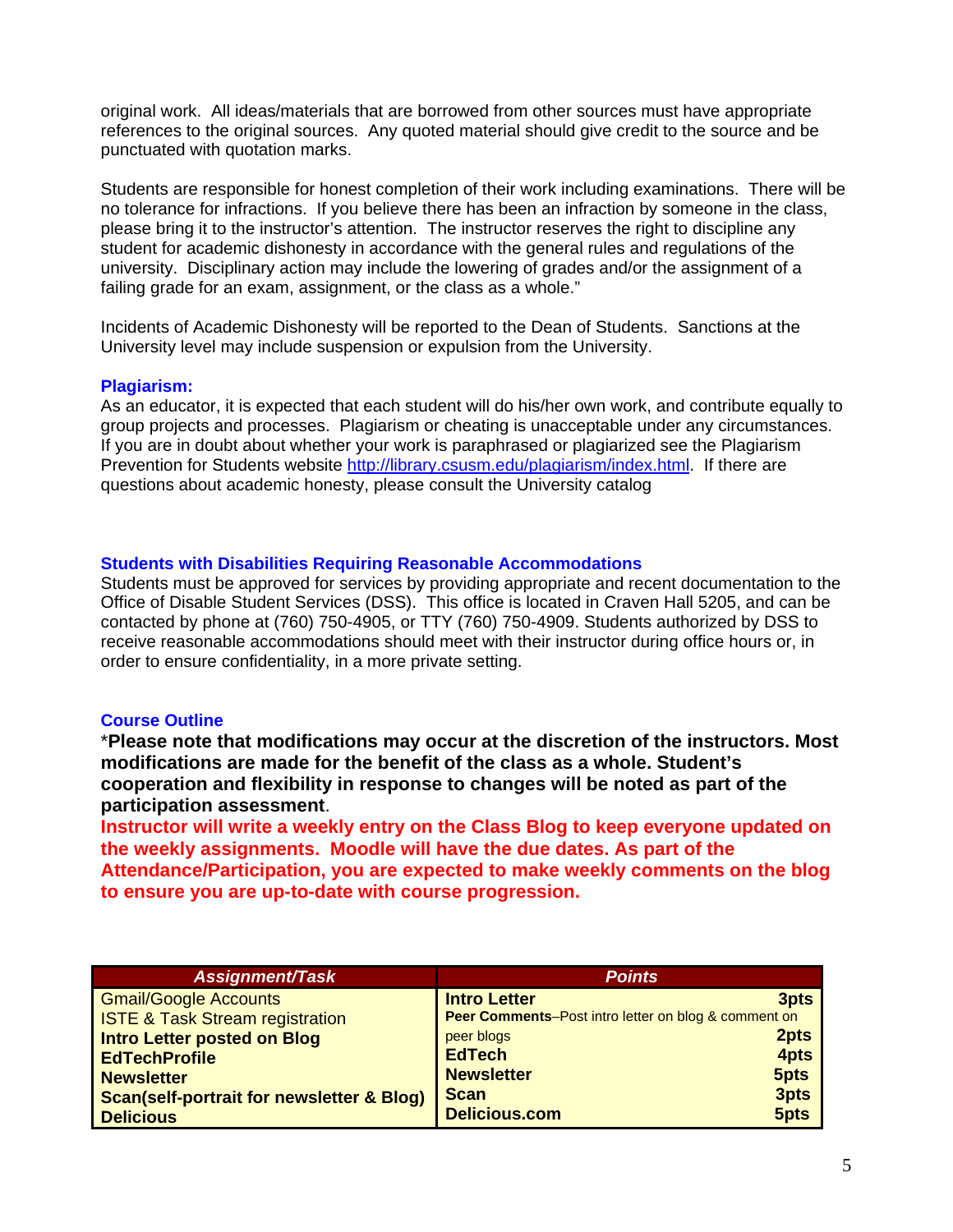| <b>PowerPoint/Prezi/Google Presentation</b>      | <b>Presentation</b>                   | 5pts   |
|--------------------------------------------------|---------------------------------------|--------|
|                                                  | <b>Wiki</b>                           |        |
| Wiki                                             |                                       | 5pts   |
| <b>TaskStream Intro/NETS I narrative</b>         | <b>TaskStream Intro</b>               | 1pts   |
| <b>Journal Articles 1-10</b>                     | <b>NETS-I narrative</b>               | 4pts   |
|                                                  | <b>Journals 1-10</b>                  | 16pts  |
| <b>Presentation Rubric</b>                       | <b>Presentation Rubric</b>            | 5pts   |
| <b>Inspiration</b>                               | <b>Inspiration</b>                    | 5pts   |
| <b>Copyright/Internet Safety (collaborative)</b> | <b>Copyright/Internet Safety</b>      | 5pts   |
| <b>Excel Spreadsheet Crossword</b>               | <b>Spreadsheet</b>                    | 5pts   |
| <b>Creating your Personal Learning</b>           | <b>Creating Your PLN</b>              | 5pts   |
| <b>Network (PLN)</b>                             |                                       |        |
|                                                  |                                       |        |
| <b>iMovie/Software Proficiency (individual)</b>  | <b>iMovie Software Review</b>         | 5pts   |
| <b>Social Justice Movie (collaborative)</b>      | <b>Collaborative Movie</b>            | 5pts   |
| <b>TaskStream Narrative Discussion</b>           |                                       |        |
| <b>Google Docs &amp; Spreadsheets</b>            | <b>Google Docs &amp; Spreadsheets</b> | 5pts   |
|                                                  |                                       |        |
| <b>TaskStream Narratives/Portfolio</b>           | <b>TaskStream</b>                     | 12pts  |
| <b>Emerging Tech/Blog Postings</b>               | <b>Emerging Tech</b>                  | 5pts   |
| <b>Attendance and Participation</b>              |                                       | 10pts  |
| <b>Total Points</b>                              |                                       | 120pts |

#### **Assessment**

**In order to successfully complete this course, all assignments must be completed at an acceptable level noted on assignment directions and rubrics**. Late assignments may lose credit points and may not be accepted after seven days tardy. In addition to the assignments described above, performance assessment will be on student's cooperation and flexibility in response to unforeseen challenges and student's ability to perform tasks using a variety of technology tools.

Because the content of this course contributes to passage of multiple TPEs, successful completion is imperative. Failure to successfully complete this course will prohibit a teacher candidate from continuing in the program beyond the first semester. The percentage of weight of each assignment is noted next to the descriptions. Late assignments or assignments missing required elements receive reduced points.

## **Grading Procedures And Assignments**

Grading is calculated on the standard of

| $94 - 100 = A$  | $80 - 83 = B$   | $70 - 73 = C$  |
|-----------------|-----------------|----------------|
| $90 - 93 = A$   | $76 - 79 = C +$ | $60 - 69 = D$  |
| $87 - 89 = B +$ | $74 - 75 = C$   | below $60 = F$ |
| $84 - 86 = B$   |                 |                |

## **Criteria for Grading Assignments**

 great insight and application, and excellent writing. A **90-100%** Outstanding work on assignment, excellent syntheses of information and experiences,

B **80-89%** Completion of assignment in good form with good syntheses and application of information and experiences; writing is good.

**70-79%** Completion of assignment, adequate effort, adequate synthesis of information and application of information and experiences, writing is adequate. C